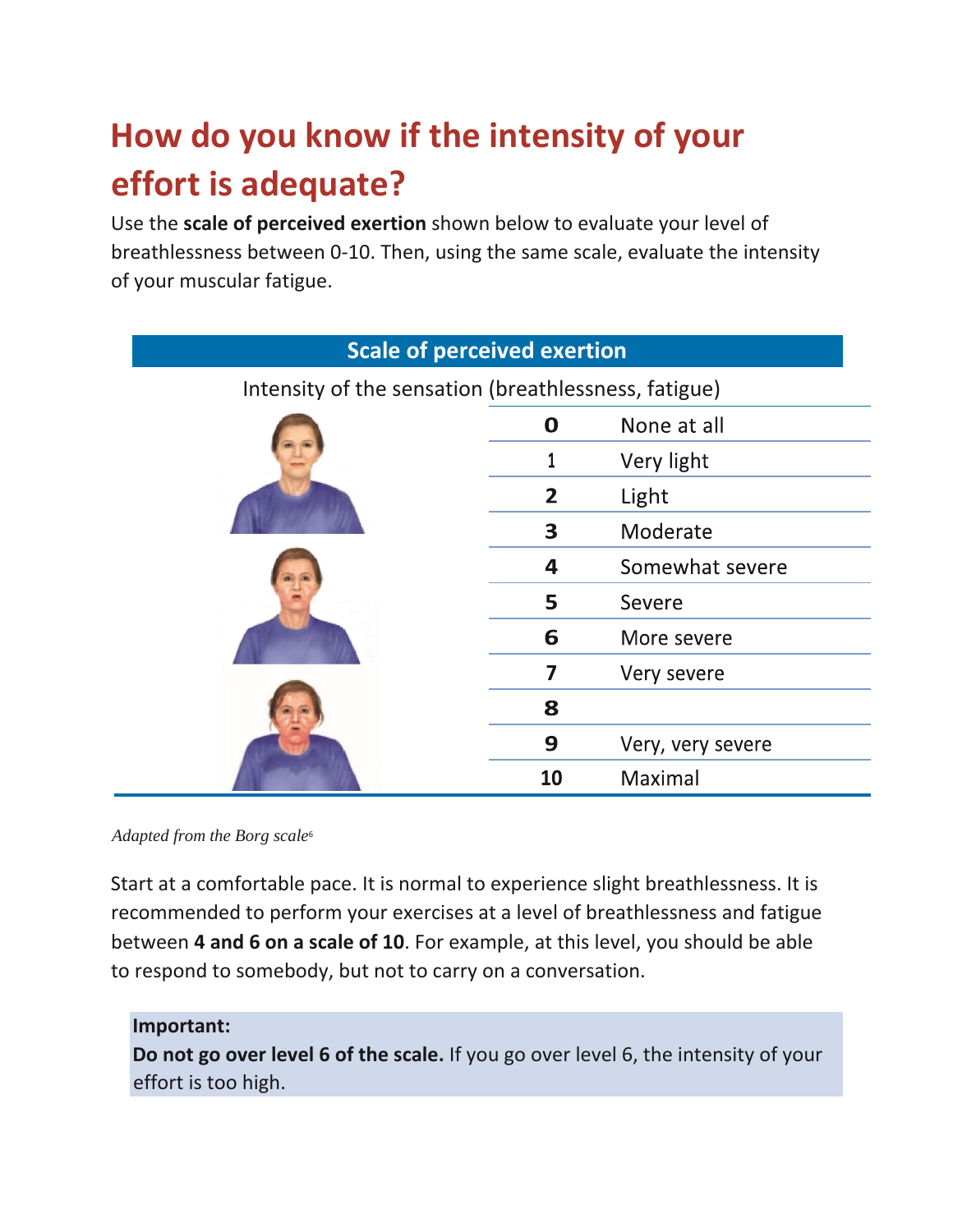**Integrating an exercise** program into your life

## **Learn to recognize your limits**

### **Which normal and abnormal symptoms can occur during exercise?**

### **Normal symptoms**

- Light to moderate breathlessness
- Sweating
- Fatigue or burning in your legs
- Light muscular or joint pain

If you do not experience any of these symptoms, the intensity of your workout may be insufficient.

### **Abnormal symptoms**

- Chest pain
- Intense joint pain
- Dizziness or vertigo
- Heart palpitations
- Severe and prolonged breathing difficulties
- Headaches

If you experience one or more of these symptoms, stop your exercise program temporarily and contact your doctor and/or your healthcare professional.